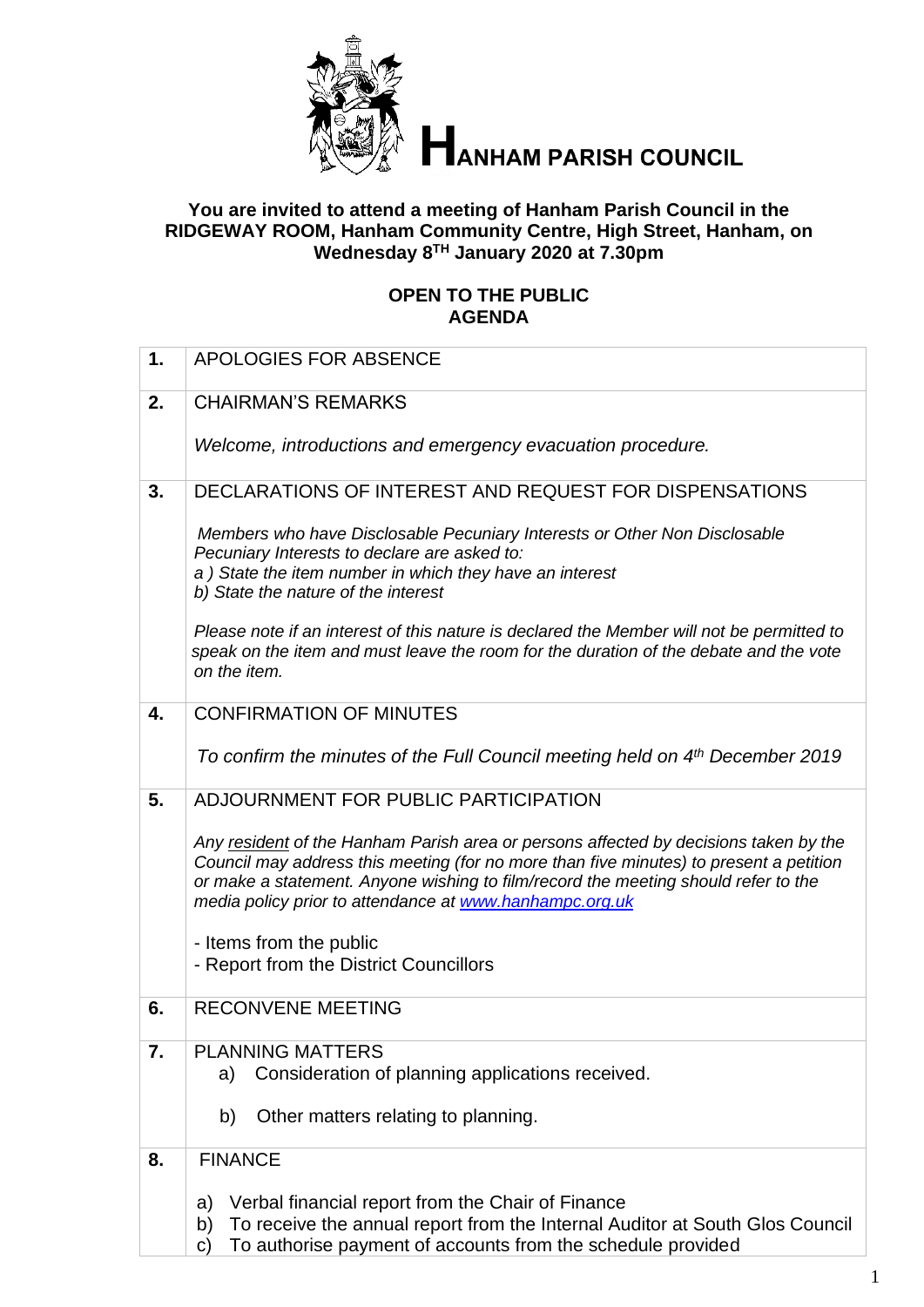| 9.              | REVISED CODE OF CONDUCT                                                                                                                                                                      |
|-----------------|----------------------------------------------------------------------------------------------------------------------------------------------------------------------------------------------|
|                 | To formally adopt the Revised Code of Conduct as recommended by Committee<br>for Standards in Public Life, South Glos Council.                                                               |
| 10 <sub>1</sub> | <b>STREET CLEANSING SERVICES</b>                                                                                                                                                             |
|                 | Cllr June Bamford to address the council with the proposal to pay for additional<br>street cleansing in Hanham out of parish council funds.                                                  |
| 11.             | <b>FRIDAY NIGHT PROJECT</b>                                                                                                                                                                  |
|                 | To form a working group with representatives from Hanham Abbots and<br>Hanham Parish, Creative Youth Network and the relevant agencies to review<br>the project.                             |
| 12.             | REMEMBRANCE DAY SERVICE IN HANHAM                                                                                                                                                            |
|                 | CIIr Ian Richardson to respond to the comments made during public participation<br>at the December meeting in relation to arrangements for the November 2019<br>service and future services. |
| 13.             | <b>MATTERS ARISING</b>                                                                                                                                                                       |
|                 | On-going issues from previous meetings.                                                                                                                                                      |
|                 | a) Newsletter<br>b) Councillor Vacancy, Mount Ward<br>c) Swift Sports Coaching                                                                                                               |
|                 | d) VE Day 75 <sup>th</sup> Anniversary Celebrations                                                                                                                                          |
| 14.             | REPORTS FROM PARISH COUNCIL REPRESENTATIVES FROM OTHER<br><b>MEETINGS</b>                                                                                                                    |
|                 | Brief verbal presentation, with a copy of the full report to the Clerk if necessary.                                                                                                         |
| 15.             | CORRESPONDENCE FROM SOUTH GLOS COUNCIL<br>a)                                                                                                                                                 |
| 16.             | <b>CORRESPONDENCE FROM OTHER SOURCES</b>                                                                                                                                                     |
|                 |                                                                                                                                                                                              |
| 17.             | <b>MEMBERS POINTS OF INFORMATION</b>                                                                                                                                                         |
|                 | All matters to be notified to the Chair prior to the meeting.                                                                                                                                |
|                 |                                                                                                                                                                                              |